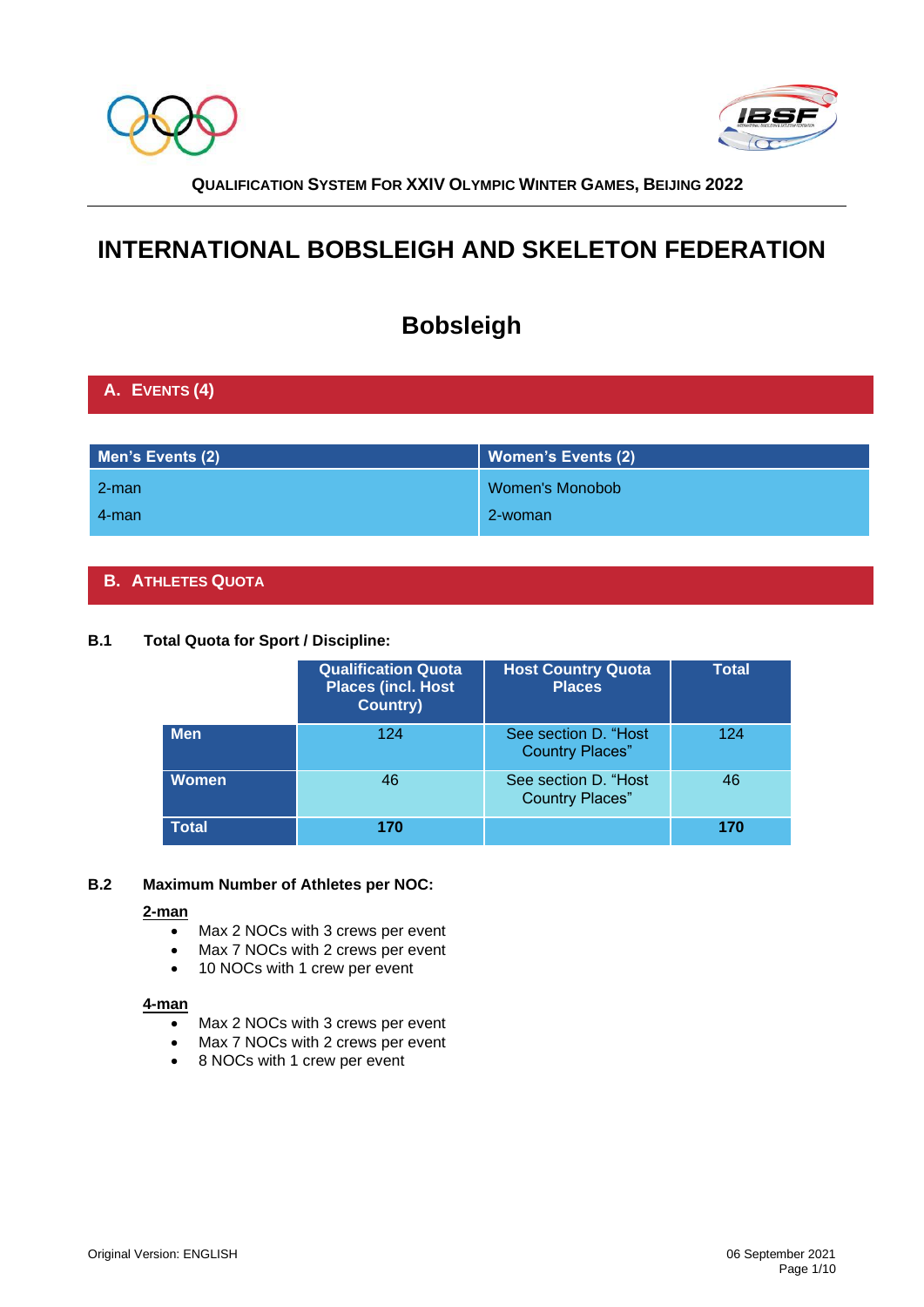



| Number of crews qualified per NOC | Athletes quota per |                |  |
|-----------------------------------|--------------------|----------------|--|
| 2-man                             | $4$ -man           | <b>NOC</b>     |  |
| 1                                 | 0                  | $\overline{2}$ |  |
| $\overline{2}$                    | 0                  | 4              |  |
| $\overline{0}$                    | 1                  | 4              |  |
| $\overline{0}$                    | $\overline{2}$     | 8              |  |
| $\overline{0}$                    | 3                  | 12             |  |
| 1                                 | 1                  | $4/5*$         |  |
| $\overline{2}$                    | 1                  | $5/6*$         |  |
| 3                                 | 1                  | $6/7*$         |  |
| 1                                 | $\overline{2}$     | $8/9*$         |  |
| $\overline{2}$                    | $\overline{2}$     | $8/9*$         |  |
| 3                                 | $\overline{2}$     | 9              |  |
| 1                                 | 3                  | $12/13*$       |  |
| $\overline{2}$                    | 3                  | $12/13*$       |  |
| 3                                 | 3                  | $12/13*$       |  |

\*only if one 2-man pilot is different from the pilot in the 4-man

### **2-woman Bobsleigh**

- Max 2 NOCs with 3 crews
- Max 4 NOCs with 2 crews
- Max 6 NOCs with 1 crew

# **Women's Monobob**

- Max 4 NOCs with 2 pilots
- Max 12 NOCs with 1 pilot

| <b>Number of crews qualified per NOC</b> | Athletes quota per |                |  |
|------------------------------------------|--------------------|----------------|--|
| 2-woman                                  | <b>Monobob</b>     | <b>NOC</b>     |  |
|                                          |                    | 2              |  |
| 2                                        |                    | 4              |  |
| 3                                        |                    | 6              |  |
|                                          |                    |                |  |
|                                          | $\overline{2}$     | $\overline{2}$ |  |
|                                          |                    | $\overline{2}$ |  |
| $\overline{2}$                           |                    | 4              |  |
| 3                                        |                    | 6              |  |
|                                          | $\overline{2}$     | 2              |  |
| 2                                        | 2                  | 4              |  |
| 3                                        | $\overline{2}$     | 6              |  |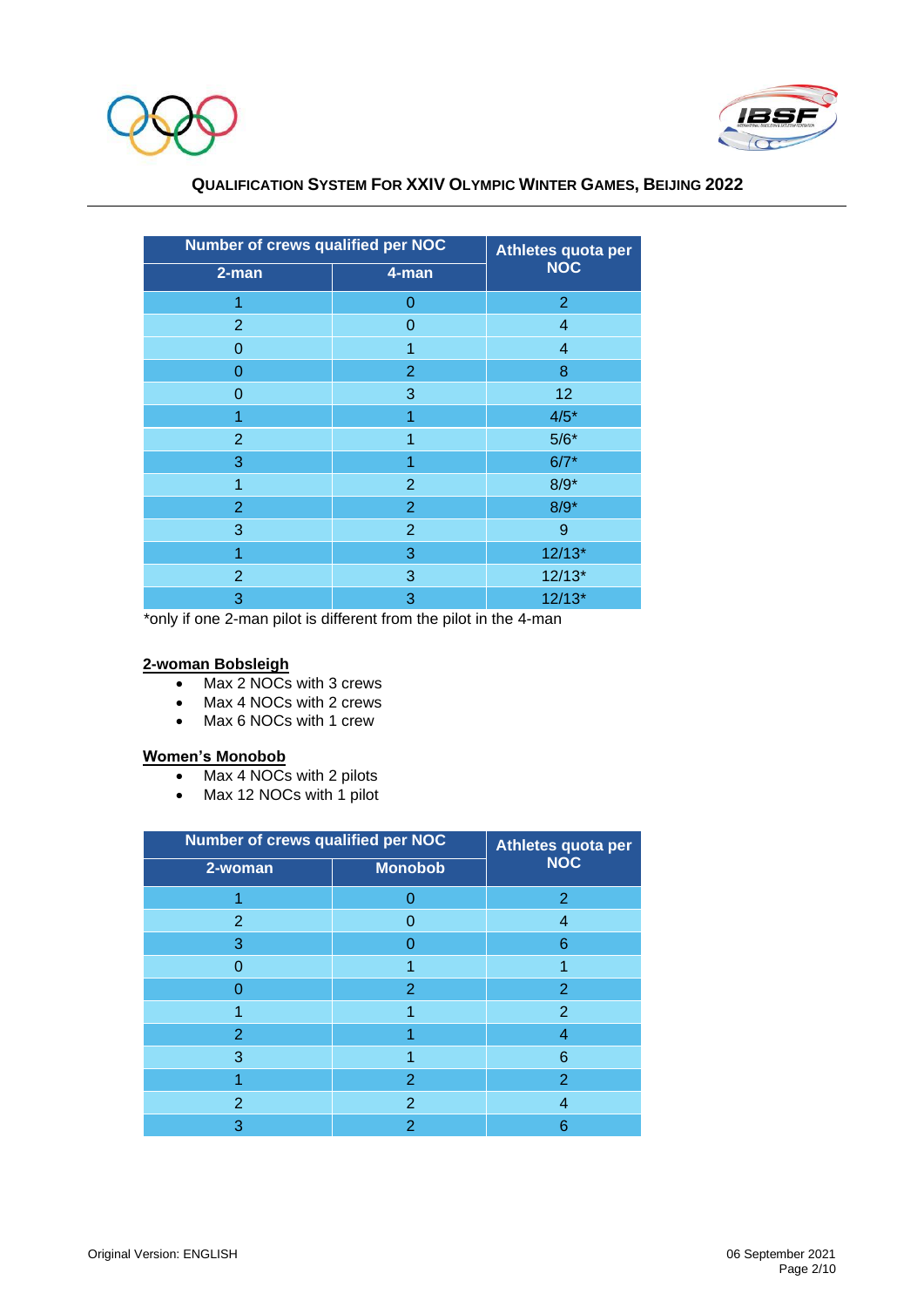



### **B.3 Type of Allocation of Quota Places:**

The quota place/s is/are allocated to the NOC. The selection of athletes for its allocated quota places is at the discretion of the NOC subject to eligibility requirements.

# **C. ATHLETE ELIGIBILITY**

All athletes must comply with the provisions of the Olympic Charter currently in force included but not limited to, Rule 41 (Nationality of Competitors) and Rule 43 (World Anti-Doping Code and the Olympic Movement Code on the Prevention of Manipulation of Competitions). Only these athletes who comply with the Olympic Charter may participate in the Olympic Winter Games Beijing 2022.

### **C.1 Age Requirements**:

All athletes participating in the Olympic Winter Games Beijing 2022 must fulfil the age requirements as stated as stated in bylaw [8.4 Licenses of the IBSF International Bobsleigh Rules.](https://www.ibsf.org/images/documents/downloads/Rules/2019_2020/2019_International_Rules_BOBSLEIGH_am_cl.pdf)

### **C.2 Medical Requirements**:

To be eligible to participate in the Olympic Winter Games Beijing 2022, all athletes must be medically suitable for practising Bobsleigh racing as per the requirements set forth in bylaw 8.4 Licenses of the [IBSF International Bobsleigh Rules](https://www.ibsf.org/images/documents/downloads/Rules/2019_2020/2019_International_Rules_BOBSLEIGH_am_cl.pdf) and possess appropriate and adequate insurance coverage against accidents and third-party civil liability.

### **C.3 Additional IF Requirements**:

- All athletes must possess a valid IBSF International licence;
- Selected pilots must have been participating and ranked in a minimum of six (6) IBSF races on at least 3 different tracks in the period between of 15 October 2020 and 16 January 2022. In addition, the pilot must have been ranked in at least five (5) of the six (6) above mentioned races on a minimum of two (2) different tracks during the 2021/2022 season by 16 January 2022 (23:59 Lausanne time) and must have been ranked among the top 50 in the 2-man and 4-man or Top 40 in the 2-woman, Women's Monobob and Women's Bobsleigh Combined Ranking List per event (IBSF Discipline Ranking List) of the season 2021/2022 by **16 January 2022** (23:59 Lausanne time).
- For the Women's Monobob the participation in IBSF 2-woman races during the 2021/2022 can be counted for the five (5) races on two (2) different tracks during the 2021/2022 season.

### **D. QUALIFICATION PATHWAY**

The qualification process takes place via participation in the Federation's competition activity. Qualification is achieved by the 'pilots' results. Pilots gain a qualification slot for their NOC.

Participation in 2-man competitions counts only for 2-man, while participation in 4-man competitions counts only for 4-man.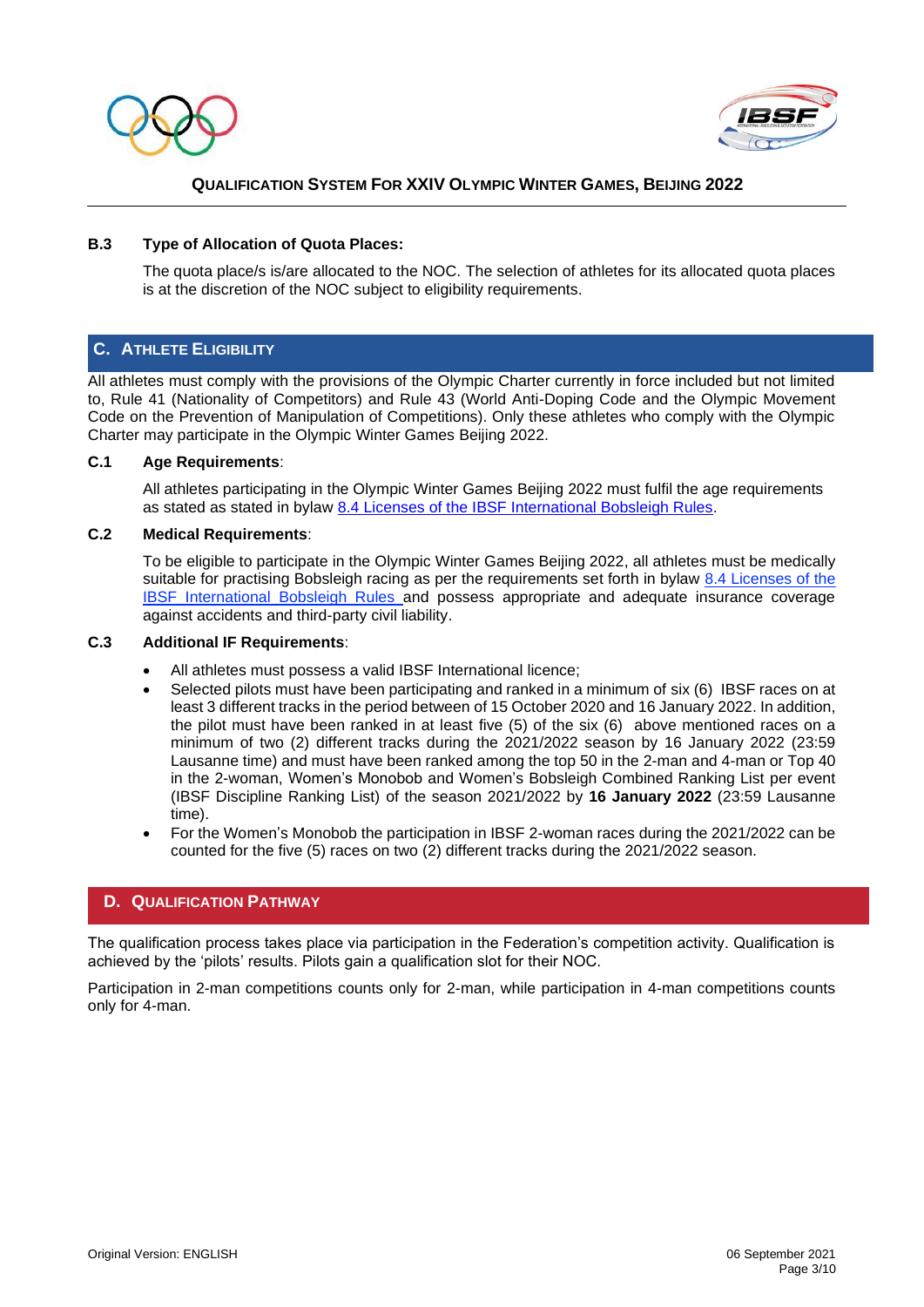



# **QUALIFICATION PLACES**

| <b>Number of</b>          | <b>Qualification Event</b>                                                                                                                                                                                                                                                                                                                                                                                                                           |  |  |  |
|---------------------------|------------------------------------------------------------------------------------------------------------------------------------------------------------------------------------------------------------------------------------------------------------------------------------------------------------------------------------------------------------------------------------------------------------------------------------------------------|--|--|--|
| <b>Quota Places</b>       |                                                                                                                                                                                                                                                                                                                                                                                                                                                      |  |  |  |
| <u>D.1:</u>               | D.1.1 IBSF Ranking List for 2-man and 4-man                                                                                                                                                                                                                                                                                                                                                                                                          |  |  |  |
| 4-man: 28<br><b>crews</b> | During the 2021/2022 season until the deadline of 16 January 2022 (23:59 Lausanne time),<br>the best results of each pilot in all races that he had participated in regardless of the race                                                                                                                                                                                                                                                           |  |  |  |
| 2-man: 30<br><b>crews</b> | series below in which the results were scored are totalled to form the respective IBSF<br>Ranking List per event:                                                                                                                                                                                                                                                                                                                                    |  |  |  |
|                           | a) World Cup<br>b) Europe Cup<br>North American Cup<br>C)                                                                                                                                                                                                                                                                                                                                                                                            |  |  |  |
|                           | (points calculation for each event above can be found in Rule 11 Ranking List of the IBSF<br>International Bobsleigh Rule:<br>https://www.ibsf.org/images/documents/downloads/Rules/2019_2020/2019_International_<br>Rules_BOBSLEIGH_am_cl.pdf)                                                                                                                                                                                                      |  |  |  |
|                           | The number of races taken into account for determining the IBSF Ranking List per event is<br>the same as the number of World Cup races conducted during the 2021/22 season until the<br>deadline of 16 January 2022 (23:59 Lausanne time). Nonetheless the number of races taken<br>into account will be limited to a maximum of seven (7). In cases of equal points, the following<br>decision criteria apply for the respective IBSF Ranking List: |  |  |  |
|                           | a) First, the highest points obtained in a single race;<br>b) Next, the highest points obtained at the last race before the qualification deadline.                                                                                                                                                                                                                                                                                                  |  |  |  |
|                           | (World Cup points are of higher priority than points obtained in the other race series)                                                                                                                                                                                                                                                                                                                                                              |  |  |  |
|                           | D.1.2<br>Allocation of quotas for 4-man                                                                                                                                                                                                                                                                                                                                                                                                              |  |  |  |
|                           | D.1.2.1<br>The quotas for the 2 NOCs with 3 crews will be allocated to the top 2 NOCs with<br>the third best pilot on the 4-man IBSF Ranking List (as described in D.1.1) as of<br>16 January 2022 (23:59 Lausanne time);                                                                                                                                                                                                                            |  |  |  |
|                           | <b>D.1.2.2</b> The quotas for the 7 NOCs with 2 crews will be allocated to the NOC's with the<br>second-best pilot on the 4-man IBSF Ranking List (as described in D.1.1) as of<br>16 January 2022 (23:59 Lausanne time) which have not been allocated a quota<br>place from D.1.2.1;                                                                                                                                                                |  |  |  |
|                           | <b>D.1.2.3</b> The remaining 8 quota places in 4-man will be allocated to the top 8 NOCs with<br>the best ranked pilot on the 4-man IBSF Ranking List (as described in D.1.1) as<br>of 16 January 2022 (23:59 Lausanne time) which have not been allocated a<br>quota place from D.1.2.1 and D.1.2.2.                                                                                                                                                |  |  |  |
|                           | If the host country is not allocated a quota place from <b>D.1.2.1</b> , <b>D.1.2.2</b> or <b>D.1.2.3</b> ,<br>D.1.2.4<br>the quota place of the NOC with the lowest ranked pilot on the 4-man IBSF<br>Ranking List (as described in D.1.1) from D.1.2.3 will be allocated to the highest<br>ranked pilot from the host country on the 4-man IBSF Ranking List (Refer to<br><b>Host Country Places).</b>                                             |  |  |  |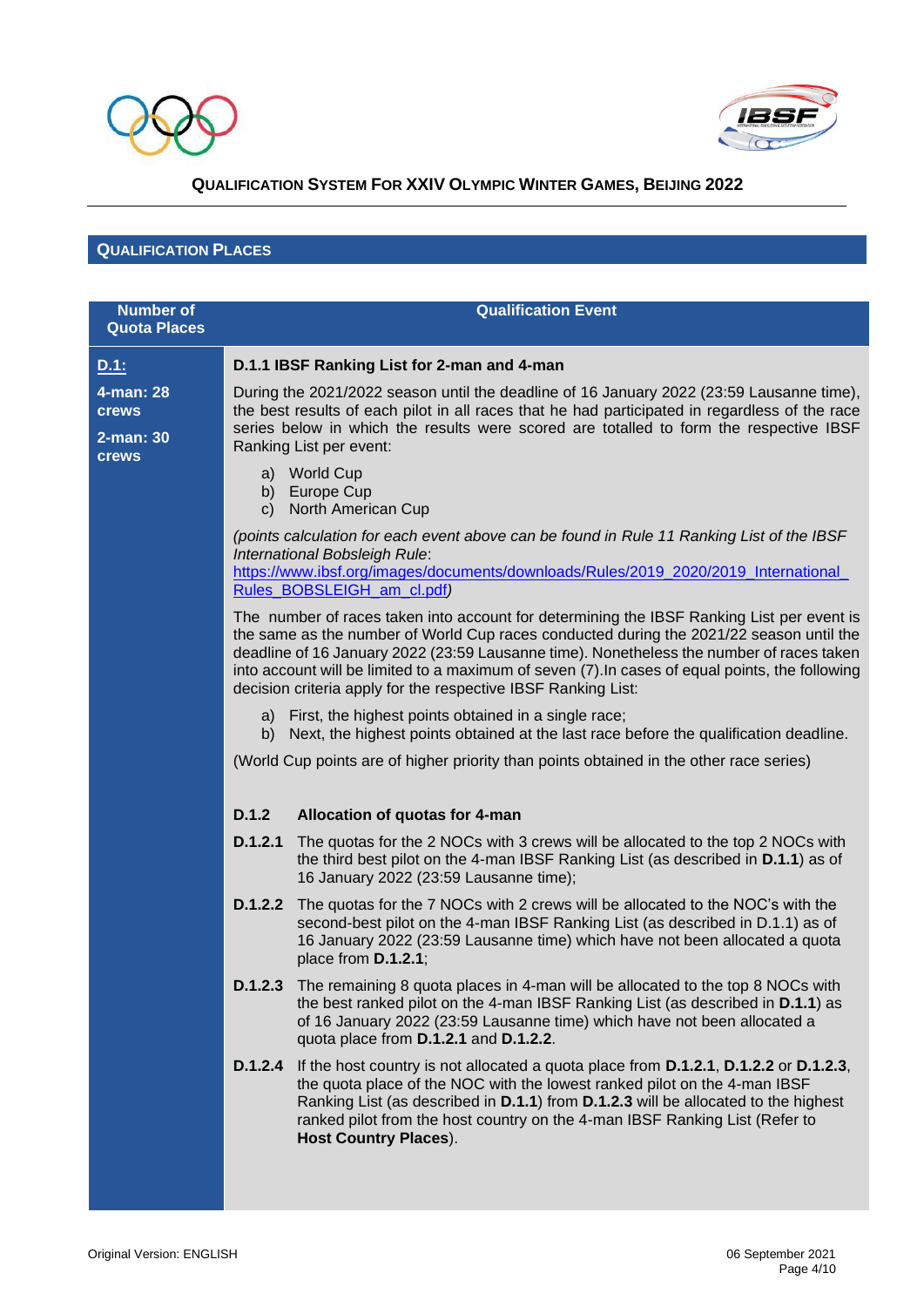



| <b>Number of</b><br><b>Quota Places</b>        | <b>Qualification Event</b>                                                                                                                                |                                                                                                                                                                                                                                                                                                                                                                        |  |
|------------------------------------------------|-----------------------------------------------------------------------------------------------------------------------------------------------------------|------------------------------------------------------------------------------------------------------------------------------------------------------------------------------------------------------------------------------------------------------------------------------------------------------------------------------------------------------------------------|--|
|                                                | D.1.3                                                                                                                                                     | Allocation of quotas for 2-man                                                                                                                                                                                                                                                                                                                                         |  |
|                                                | D.1.3.1                                                                                                                                                   | The quotas for the 2 NOCs with 3 crews will be allocated to the top 2 NOCs with<br>the third best pilot on the 2-man IBSF Ranking List (as described in D.1.1) as of<br>16 January 2022 (23:59 Lausanne time);                                                                                                                                                         |  |
|                                                | D.1.3.2                                                                                                                                                   | The quotas for the 7 NOCs with 2 crews will be allocated to the NOC's with the<br>second-best pilot on the 2-man IBSF Ranking List (as described in D.1.1) as of<br>16 January 2022 (23:59 Lausanne time) which have not been allocated a quota<br>place from D.1.3.1;                                                                                                 |  |
|                                                |                                                                                                                                                           | <b>D.1.3.3</b> The remaining 10 quota places in 2-man will be allocated to the top 10 NOCs<br>with the best ranked pilot on the 2-man IBSF Ranking List (as described in D.1.1)<br>as of 16 January 2022 (23:59 Lausanne time) which have not been allocated a<br>quota place from D.1.3.1 and D.1.3.2.                                                                |  |
|                                                | D.1.3.4                                                                                                                                                   | If the host country is not allocated a quota place from D.1.3.1, D.1.3.2 or D.1.3.3,<br>the quota place of the NOC with the lowest ranked pilot on the 2-man IBSF<br>Ranking List (as described in D.1.1) from D.1.3.3 will be allocated to the highest<br>ranked pilot from the host country on the 2-man IBSF Ranking List (Refer to<br><b>Host Country Places).</b> |  |
| D.2:                                           | D.2.1 2-woman IBSF Ranking List                                                                                                                           |                                                                                                                                                                                                                                                                                                                                                                        |  |
| <b>Women's</b><br><b>Monobob: 20</b><br>pilots | List per event:                                                                                                                                           | During the 2021/2022 season until the deadline of 16 January 2022 (23:59 Lausanne time),<br>the best results of each pilot in all races that she had participated in regardless of the race<br>series below in which the results were scored are totalled to form the 2-woman IBSF Ranking                                                                             |  |
| 2-woman: 20<br><b>crews</b>                    | $\bullet$                                                                                                                                                 | <b>World Cup</b><br>Europe Cup<br>North American Cup                                                                                                                                                                                                                                                                                                                   |  |
|                                                |                                                                                                                                                           | The number of races taken into account for determining the 2-woman IBSF Ranking List is<br>the same as the number of World Cup races conducted during the 2021/22 season until the<br>deadline of 16 January 2022 (23:59 Lausanne time). Nonetheless the number of races taken<br>into account will be limited to a maximum of seven (7).                              |  |
|                                                | List:                                                                                                                                                     | In cases of equal points, the following decision criteria apply for the Women's IBSF Ranking                                                                                                                                                                                                                                                                           |  |
|                                                | First, the highest points obtained in a single race;<br>a)<br>Next, the highest points obtained at the last race before the qualification deadline.<br>b) |                                                                                                                                                                                                                                                                                                                                                                        |  |
|                                                | (World Cup points are of higher priority than points obtained in the other race series)                                                                   |                                                                                                                                                                                                                                                                                                                                                                        |  |
|                                                | D.2.2                                                                                                                                                     | Allocation of quotas for 2-woman Bobsleigh                                                                                                                                                                                                                                                                                                                             |  |
|                                                | D.2.2.1                                                                                                                                                   | The quotas for the 2 NOCs with 3 crews will be allocated to the top 2 NOCs with<br>the third best pilot in the Women's Bobsleigh IBSF Combined Ranking List (as<br>described in D.2.3);                                                                                                                                                                                |  |
|                                                | D.2.2.2                                                                                                                                                   | The quotas for the 4 NOCs with 2 crews will be allocated to the top 4 NOCs with<br>the second best pilot in the Women's Bobsleigh IBSF Combined Ranking list (as<br>described in D.2.3) which have not been allocated a quota place in D.2.2.1;                                                                                                                        |  |
|                                                | D.2.2.3                                                                                                                                                   | The quotas for the 6 NOCs with 1 crew will be allocated to the top 6 NOCs with                                                                                                                                                                                                                                                                                         |  |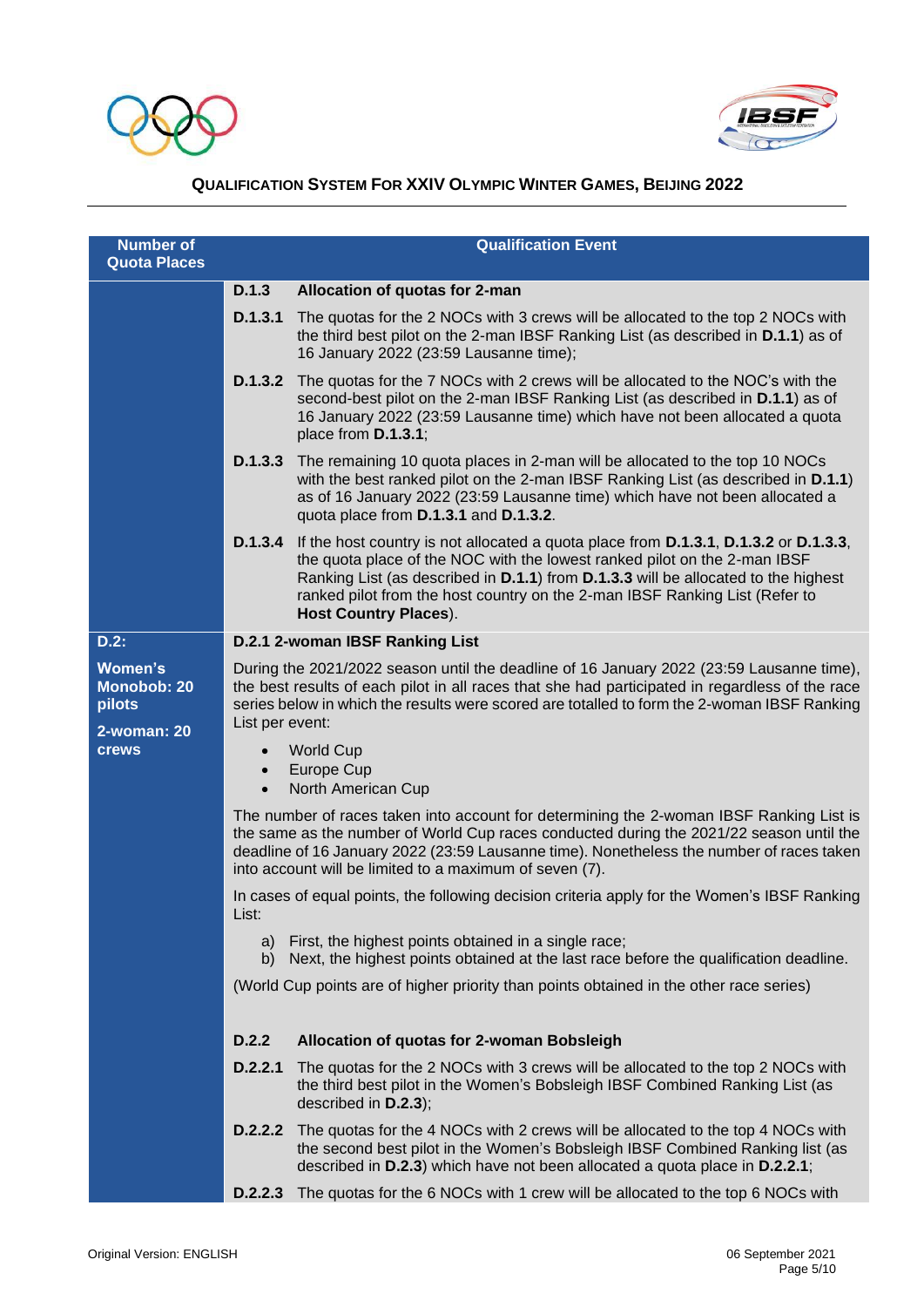



| <b>Quota Places</b><br>the best pilot of the 2-woman IBSF Ranking List (as described in <b>D.2.1</b> ) which<br>have not been allocated a quota place in D.2.2.1 and D.2.2.2.<br>If the host country is not allocated a quota place from D.2.2.1, D.2.2.2 or D.2.2.3,<br>D.2.2.4<br>the quota place of the NOC with the lowest ranked pilot on the 2-woman IBSF<br>Ranking List (as described in D.2.1) from D.2.2.3 will be allocated to the highest<br>ranked pilot from the host country on the 2-woman IBSF Ranking List (Refer to<br><b>Host Country Places).</b><br>D.2.3 Women's Bobsleigh IBSF Combined Ranking List<br>The Women's Bobsleigh IBSF Combined Ranking List will be made by combining the best<br>results of each pilot in both the 2-woman and Women's Monobob events during the<br>2021/2022 season until the deadline of 16 January 2022 (23:59 Lausanne time) in all races<br>that she had participated in regardless of the race series below in which the results were<br>scored:<br><b>World Cup</b><br>$\bullet$<br>Europe Cup<br>$\bullet$<br>North American Cup<br>$\bullet$<br><b>Women's Monobob Series</b><br>$\bullet$<br>The maximum number of races taken into account for determining the Women's IBSF<br>Ranking List is the same as the number of World Cup races that are carried out during the<br>qualification period as defined in Section G. The Monobob Series may have a lower number<br>of races taken into consideration.<br>In cases of equal points, the following decision criteria apply for the Women's IBSF Ranking<br>List:<br>First, the highest points obtained in a single race;<br>C)<br>Next, the highest points obtained at the last race before the qualification deadline.<br>d)<br>(World Cup points are of higher priority than points obtained in the other race series)<br>D.2.4 Women's Monobob IBSF Ranking List<br>During the 2021/2022 season until the deadline of 16 January 2022 (23:59 Lausanne<br>time), the best results of each pilot's result in the Women's Monobob Series are<br>totaled to form by name for the respective Women's Monobob IBSF Ranking List.<br>The maximum number of races taken into account for determining the Monobob IBSF<br>Ranking List will be the overall number of IBSF Women's Monobob races within the IBSF<br>Women's Monobob Race Series carried out in the season 2021/2022.<br>D.2.5<br>Allocation of quotas for Women's Monobob<br>The quotas for the 4 NOCs with 2 pilots will be allocated to the best 4 NOCs<br>D.2.5.1<br>already qualified for the 2-woman bobsleigh event and determined by the<br>second-best ranked pilots in the Women's Bobsleigh IBSF Combined Ranking<br>List (as described in D.2.3);<br><b>D.2.5.2</b> The quotas for the 6 NOCs with 1 pilot will be allocated to the best 6 NOCs<br>already qualified for the 2-woman bobsleigh event which have not been allocated<br>a quota place from D.2.5.1 as of 16 January 2022 (23:59 Lausanne time).<br>The remaining 6 quota places in Women's Monobob will be allocated to the top 6<br>D.2.5.3<br>NOCs with the highest ranked pilot on the Women's Monobob IBSF Ranking List | <b>Number of</b> | <b>Qualification Event</b> |  |  |
|-----------------------------------------------------------------------------------------------------------------------------------------------------------------------------------------------------------------------------------------------------------------------------------------------------------------------------------------------------------------------------------------------------------------------------------------------------------------------------------------------------------------------------------------------------------------------------------------------------------------------------------------------------------------------------------------------------------------------------------------------------------------------------------------------------------------------------------------------------------------------------------------------------------------------------------------------------------------------------------------------------------------------------------------------------------------------------------------------------------------------------------------------------------------------------------------------------------------------------------------------------------------------------------------------------------------------------------------------------------------------------------------------------------------------------------------------------------------------------------------------------------------------------------------------------------------------------------------------------------------------------------------------------------------------------------------------------------------------------------------------------------------------------------------------------------------------------------------------------------------------------------------------------------------------------------------------------------------------------------------------------------------------------------------------------------------------------------------------------------------------------------------------------------------------------------------------------------------------------------------------------------------------------------------------------------------------------------------------------------------------------------------------------------------------------------------------------------------------------------------------------------------------------------------------------------------------------------------------------------------------------------------------------------------------------------------------------------------------------------------------------------------------------------------------------------------------------------------------------------------------------------------------------------------------------------------------------------------------------------------------------------------------------------------------------------------------------------------------------------------------------------------------------------------------------------|------------------|----------------------------|--|--|
|                                                                                                                                                                                                                                                                                                                                                                                                                                                                                                                                                                                                                                                                                                                                                                                                                                                                                                                                                                                                                                                                                                                                                                                                                                                                                                                                                                                                                                                                                                                                                                                                                                                                                                                                                                                                                                                                                                                                                                                                                                                                                                                                                                                                                                                                                                                                                                                                                                                                                                                                                                                                                                                                                                                                                                                                                                                                                                                                                                                                                                                                                                                                                                                   |                  |                            |  |  |
|                                                                                                                                                                                                                                                                                                                                                                                                                                                                                                                                                                                                                                                                                                                                                                                                                                                                                                                                                                                                                                                                                                                                                                                                                                                                                                                                                                                                                                                                                                                                                                                                                                                                                                                                                                                                                                                                                                                                                                                                                                                                                                                                                                                                                                                                                                                                                                                                                                                                                                                                                                                                                                                                                                                                                                                                                                                                                                                                                                                                                                                                                                                                                                                   |                  |                            |  |  |
|                                                                                                                                                                                                                                                                                                                                                                                                                                                                                                                                                                                                                                                                                                                                                                                                                                                                                                                                                                                                                                                                                                                                                                                                                                                                                                                                                                                                                                                                                                                                                                                                                                                                                                                                                                                                                                                                                                                                                                                                                                                                                                                                                                                                                                                                                                                                                                                                                                                                                                                                                                                                                                                                                                                                                                                                                                                                                                                                                                                                                                                                                                                                                                                   |                  |                            |  |  |
|                                                                                                                                                                                                                                                                                                                                                                                                                                                                                                                                                                                                                                                                                                                                                                                                                                                                                                                                                                                                                                                                                                                                                                                                                                                                                                                                                                                                                                                                                                                                                                                                                                                                                                                                                                                                                                                                                                                                                                                                                                                                                                                                                                                                                                                                                                                                                                                                                                                                                                                                                                                                                                                                                                                                                                                                                                                                                                                                                                                                                                                                                                                                                                                   |                  |                            |  |  |
|                                                                                                                                                                                                                                                                                                                                                                                                                                                                                                                                                                                                                                                                                                                                                                                                                                                                                                                                                                                                                                                                                                                                                                                                                                                                                                                                                                                                                                                                                                                                                                                                                                                                                                                                                                                                                                                                                                                                                                                                                                                                                                                                                                                                                                                                                                                                                                                                                                                                                                                                                                                                                                                                                                                                                                                                                                                                                                                                                                                                                                                                                                                                                                                   |                  |                            |  |  |
|                                                                                                                                                                                                                                                                                                                                                                                                                                                                                                                                                                                                                                                                                                                                                                                                                                                                                                                                                                                                                                                                                                                                                                                                                                                                                                                                                                                                                                                                                                                                                                                                                                                                                                                                                                                                                                                                                                                                                                                                                                                                                                                                                                                                                                                                                                                                                                                                                                                                                                                                                                                                                                                                                                                                                                                                                                                                                                                                                                                                                                                                                                                                                                                   |                  |                            |  |  |
|                                                                                                                                                                                                                                                                                                                                                                                                                                                                                                                                                                                                                                                                                                                                                                                                                                                                                                                                                                                                                                                                                                                                                                                                                                                                                                                                                                                                                                                                                                                                                                                                                                                                                                                                                                                                                                                                                                                                                                                                                                                                                                                                                                                                                                                                                                                                                                                                                                                                                                                                                                                                                                                                                                                                                                                                                                                                                                                                                                                                                                                                                                                                                                                   |                  |                            |  |  |
|                                                                                                                                                                                                                                                                                                                                                                                                                                                                                                                                                                                                                                                                                                                                                                                                                                                                                                                                                                                                                                                                                                                                                                                                                                                                                                                                                                                                                                                                                                                                                                                                                                                                                                                                                                                                                                                                                                                                                                                                                                                                                                                                                                                                                                                                                                                                                                                                                                                                                                                                                                                                                                                                                                                                                                                                                                                                                                                                                                                                                                                                                                                                                                                   |                  |                            |  |  |
|                                                                                                                                                                                                                                                                                                                                                                                                                                                                                                                                                                                                                                                                                                                                                                                                                                                                                                                                                                                                                                                                                                                                                                                                                                                                                                                                                                                                                                                                                                                                                                                                                                                                                                                                                                                                                                                                                                                                                                                                                                                                                                                                                                                                                                                                                                                                                                                                                                                                                                                                                                                                                                                                                                                                                                                                                                                                                                                                                                                                                                                                                                                                                                                   |                  |                            |  |  |
|                                                                                                                                                                                                                                                                                                                                                                                                                                                                                                                                                                                                                                                                                                                                                                                                                                                                                                                                                                                                                                                                                                                                                                                                                                                                                                                                                                                                                                                                                                                                                                                                                                                                                                                                                                                                                                                                                                                                                                                                                                                                                                                                                                                                                                                                                                                                                                                                                                                                                                                                                                                                                                                                                                                                                                                                                                                                                                                                                                                                                                                                                                                                                                                   |                  |                            |  |  |
|                                                                                                                                                                                                                                                                                                                                                                                                                                                                                                                                                                                                                                                                                                                                                                                                                                                                                                                                                                                                                                                                                                                                                                                                                                                                                                                                                                                                                                                                                                                                                                                                                                                                                                                                                                                                                                                                                                                                                                                                                                                                                                                                                                                                                                                                                                                                                                                                                                                                                                                                                                                                                                                                                                                                                                                                                                                                                                                                                                                                                                                                                                                                                                                   |                  |                            |  |  |
|                                                                                                                                                                                                                                                                                                                                                                                                                                                                                                                                                                                                                                                                                                                                                                                                                                                                                                                                                                                                                                                                                                                                                                                                                                                                                                                                                                                                                                                                                                                                                                                                                                                                                                                                                                                                                                                                                                                                                                                                                                                                                                                                                                                                                                                                                                                                                                                                                                                                                                                                                                                                                                                                                                                                                                                                                                                                                                                                                                                                                                                                                                                                                                                   |                  |                            |  |  |
|                                                                                                                                                                                                                                                                                                                                                                                                                                                                                                                                                                                                                                                                                                                                                                                                                                                                                                                                                                                                                                                                                                                                                                                                                                                                                                                                                                                                                                                                                                                                                                                                                                                                                                                                                                                                                                                                                                                                                                                                                                                                                                                                                                                                                                                                                                                                                                                                                                                                                                                                                                                                                                                                                                                                                                                                                                                                                                                                                                                                                                                                                                                                                                                   |                  |                            |  |  |
|                                                                                                                                                                                                                                                                                                                                                                                                                                                                                                                                                                                                                                                                                                                                                                                                                                                                                                                                                                                                                                                                                                                                                                                                                                                                                                                                                                                                                                                                                                                                                                                                                                                                                                                                                                                                                                                                                                                                                                                                                                                                                                                                                                                                                                                                                                                                                                                                                                                                                                                                                                                                                                                                                                                                                                                                                                                                                                                                                                                                                                                                                                                                                                                   |                  |                            |  |  |
|                                                                                                                                                                                                                                                                                                                                                                                                                                                                                                                                                                                                                                                                                                                                                                                                                                                                                                                                                                                                                                                                                                                                                                                                                                                                                                                                                                                                                                                                                                                                                                                                                                                                                                                                                                                                                                                                                                                                                                                                                                                                                                                                                                                                                                                                                                                                                                                                                                                                                                                                                                                                                                                                                                                                                                                                                                                                                                                                                                                                                                                                                                                                                                                   |                  |                            |  |  |
|                                                                                                                                                                                                                                                                                                                                                                                                                                                                                                                                                                                                                                                                                                                                                                                                                                                                                                                                                                                                                                                                                                                                                                                                                                                                                                                                                                                                                                                                                                                                                                                                                                                                                                                                                                                                                                                                                                                                                                                                                                                                                                                                                                                                                                                                                                                                                                                                                                                                                                                                                                                                                                                                                                                                                                                                                                                                                                                                                                                                                                                                                                                                                                                   |                  |                            |  |  |
|                                                                                                                                                                                                                                                                                                                                                                                                                                                                                                                                                                                                                                                                                                                                                                                                                                                                                                                                                                                                                                                                                                                                                                                                                                                                                                                                                                                                                                                                                                                                                                                                                                                                                                                                                                                                                                                                                                                                                                                                                                                                                                                                                                                                                                                                                                                                                                                                                                                                                                                                                                                                                                                                                                                                                                                                                                                                                                                                                                                                                                                                                                                                                                                   |                  |                            |  |  |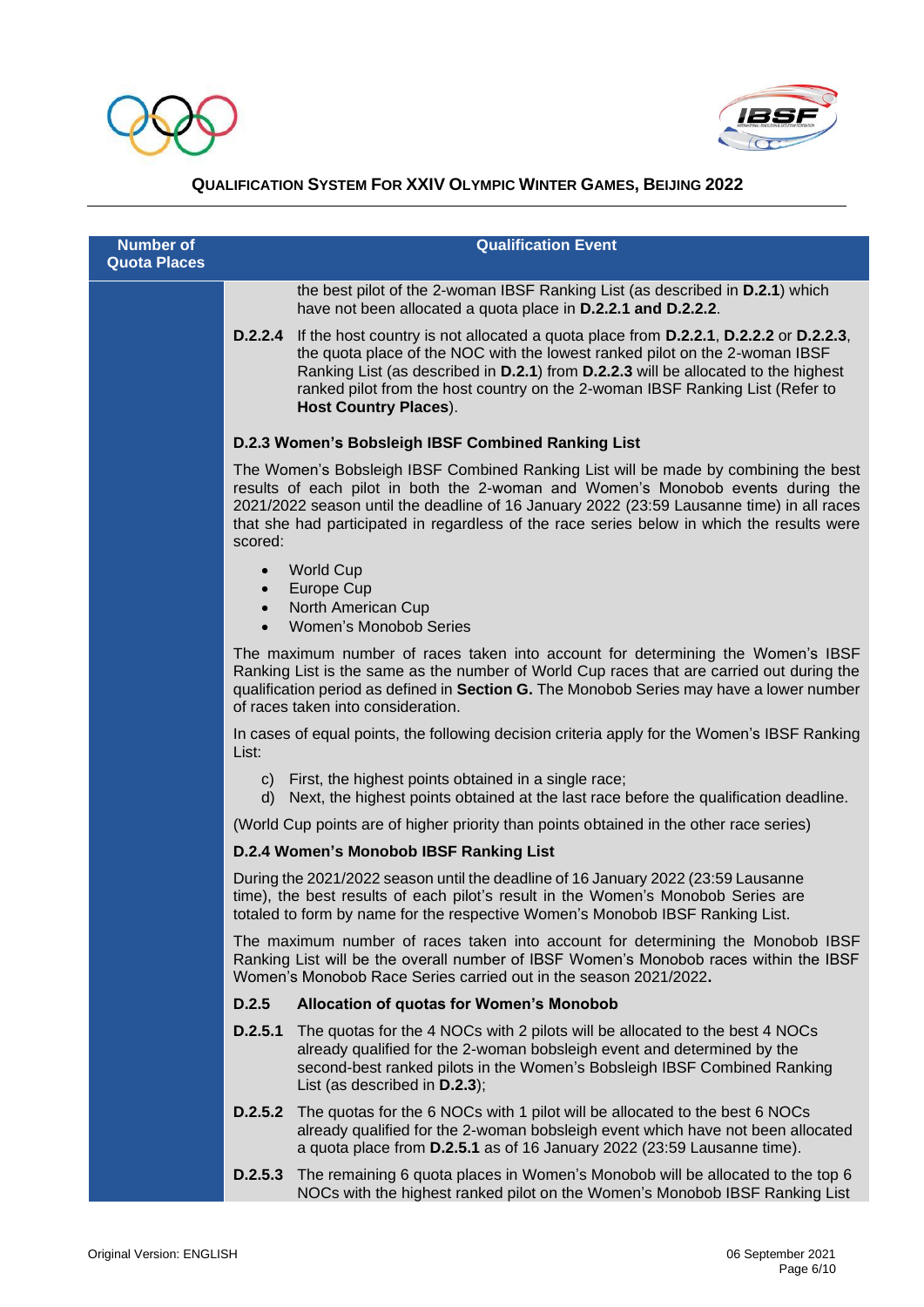



| Number of<br><b>Quota Places</b> | <b>Qualification Event</b>                                                                                                                                                                                                                                                                                                                                                          |  |  |
|----------------------------------|-------------------------------------------------------------------------------------------------------------------------------------------------------------------------------------------------------------------------------------------------------------------------------------------------------------------------------------------------------------------------------------|--|--|
|                                  | (as described in D.2.4) as of 16 January 2022 (23:59 Lausanne time) which have<br>not been allocated a quota place from D.2.5.1 and D.2.5.3.                                                                                                                                                                                                                                        |  |  |
|                                  | D.2.5.4 If the host country is not allocated a quota place from D.2.5.1, D.2.5.2 or D.2.5.3,<br>the quota place of the NOC with the lowest ranked pilot on the Women's<br>Monobob IBSF Ranking List (as described in D.2.4) from D.2.5.3 will be allocated<br>to the highest ranked pilot from the host country on the Monobob IBSF Ranking<br>List (Refer to Host Country Places). |  |  |

### **HOST COUNTRY PLACES**

If the male and female pilots of the Host Country fail to qualify via the qualification process set out above, it will still have the right to take part in the following events with:

- one (1) 2-man crew;
- one (1) 4-man crew;
- one (1) 2-woman crew;
- one (1) Women's Monobob.

Only pilots and crew members meeting the eligibility defined in **Section C.** can be entered. If no pilot can achieve these conditions, the Host Country will have no representative.

The chosen pilots must be ranked in the respective IBSF Ranking List of the 2021/2022 season during the qualification period in order to participate.

### **E. CONFIRMATION PROCESS FOR QUOTA PLACES**

On 16 January 2022, the IBSF will publish the results on its website [\(http://www.ibsf.org\)](http://www.ibsf.org/) and inform the respective NOCs of their allocated quota places on 17 January 2022. The NOCs will then have to confirm if they wish to use these quota places by 19 January 2022 (23:59 Lausanne time), as detailed in section **G. Qualification Timeline.**

### **F. REALLOCATION OF UNUSED QUOTA PLACES**

### **REALLOCATION OF UNUSED IF QUOTA PLACES**

General rules:

- 1. Exceeding the total amount of quota places for 2-man and 4-man events is not allowed under any circumstances.
- 2. Exceeding the total amount of quota places for Women's Monobob and 2-woman events is not allowed under any circumstances.
- 3. Unused quota places in an event cannot be reallocated to another event. For example, unused quota places in the 2-man cannot be reallocated to the 4-man event or 2-woman cannot be reallocated to the Women's Monobob.

If there are places still available for reallocation, only NOCs which do not already have a qualified team by the end of the qualification period will be considered.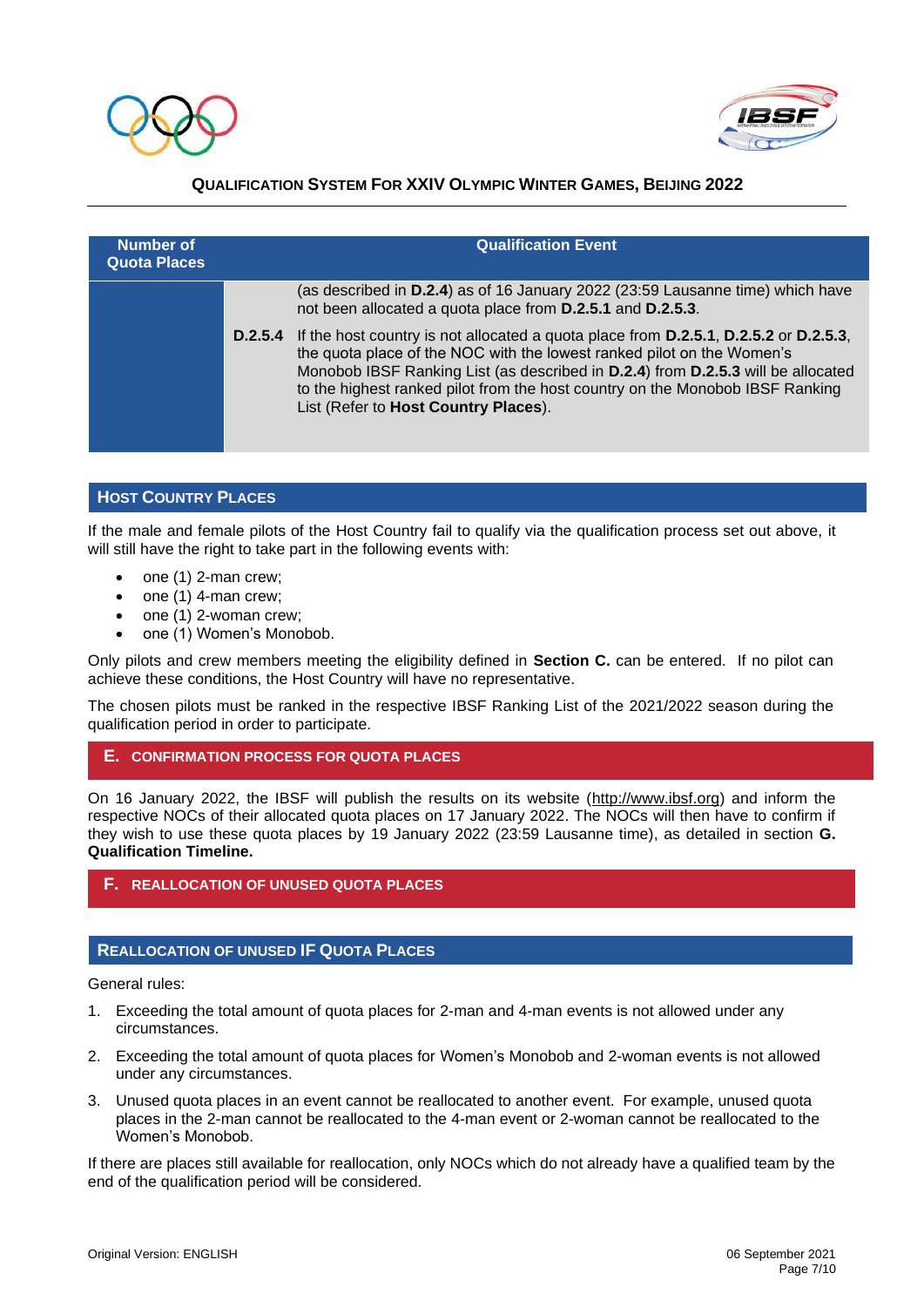



Among the potential candidates for reallocation, only the highest ranked pilot in the respective IBSF Ranking List will enable his/her NOC to send a crew to fill a reallocation position.

In cases of equal points, the following decision criteria will be applied:

- a) First, the highest points obtained in a single race;
- b) Next, the highest points obtained at the last race before the qualification deadline.

(World Cup points are of higher priority than points obtained in the other race series)

### **REALLOCATION OF UNUSED HOST COUNTRY PLACES**

Unused Host Country Place(s) will be reallocated to the next highest ranked pilot on the respective IBSF Ranking List as of 20 January 2022.

### **G. QUALIFICATION TIMELINE**

| <b>Period</b>                    | <b>Date</b>                                                          | <b>Milestone</b>                                                                                                                                     |
|----------------------------------|----------------------------------------------------------------------|------------------------------------------------------------------------------------------------------------------------------------------------------|
| <b>Qualification</b>             | 15 October 2020 - 16<br><b>January 2022 (23:59</b><br>Lausanne time) | Period to reach athlete eligibility criteria as per section C                                                                                        |
|                                  |                                                                      | Publication of the 2021/2022 IBSF Calendar that will<br>determine the qualification events for the 2021/2022<br>season will be made by 15 July 2021. |
| <b>Accreditation</b><br>deadline | <b>15 October 2021</b>                                               | Beijing 2022 Accreditation deadline                                                                                                                  |
| Inform and<br>confirm            | 16 January 2022 (23:59<br>Lausanne time)                             | Publication of IBSF Ranking List                                                                                                                     |
|                                  | 17 January 2022                                                      | IBSF to inform NOCs/NFs of their allocated quota places                                                                                              |
|                                  | 19 January 2022 (23:59<br>Lausanne time)                             | NOCs to confirm use of allocated quota places to IBSF<br>(Within 48 hours of receiving the quota)                                                    |
|                                  |                                                                      | Deadline for NOCs that want to be considered for<br>reallocation places to inform the IBSF of their request in<br>writing.                           |
| <b>Reallocation</b>              | 20 - 23 January 2022<br>(23:59 Lausanne time)                        | IBSF to reallocate all unused quota places and NOCs to<br>confirm within 24 hours                                                                    |
| <b>Sport Entries</b><br>deadline | <b>24 January 2022</b>                                               | Beijing 2022 Sport Entries deadline                                                                                                                  |
| <b>Games Time</b>                | 4 – 20 February 2022                                                 | <b>Olympic Winter Games Beijing 2022</b>                                                                                                             |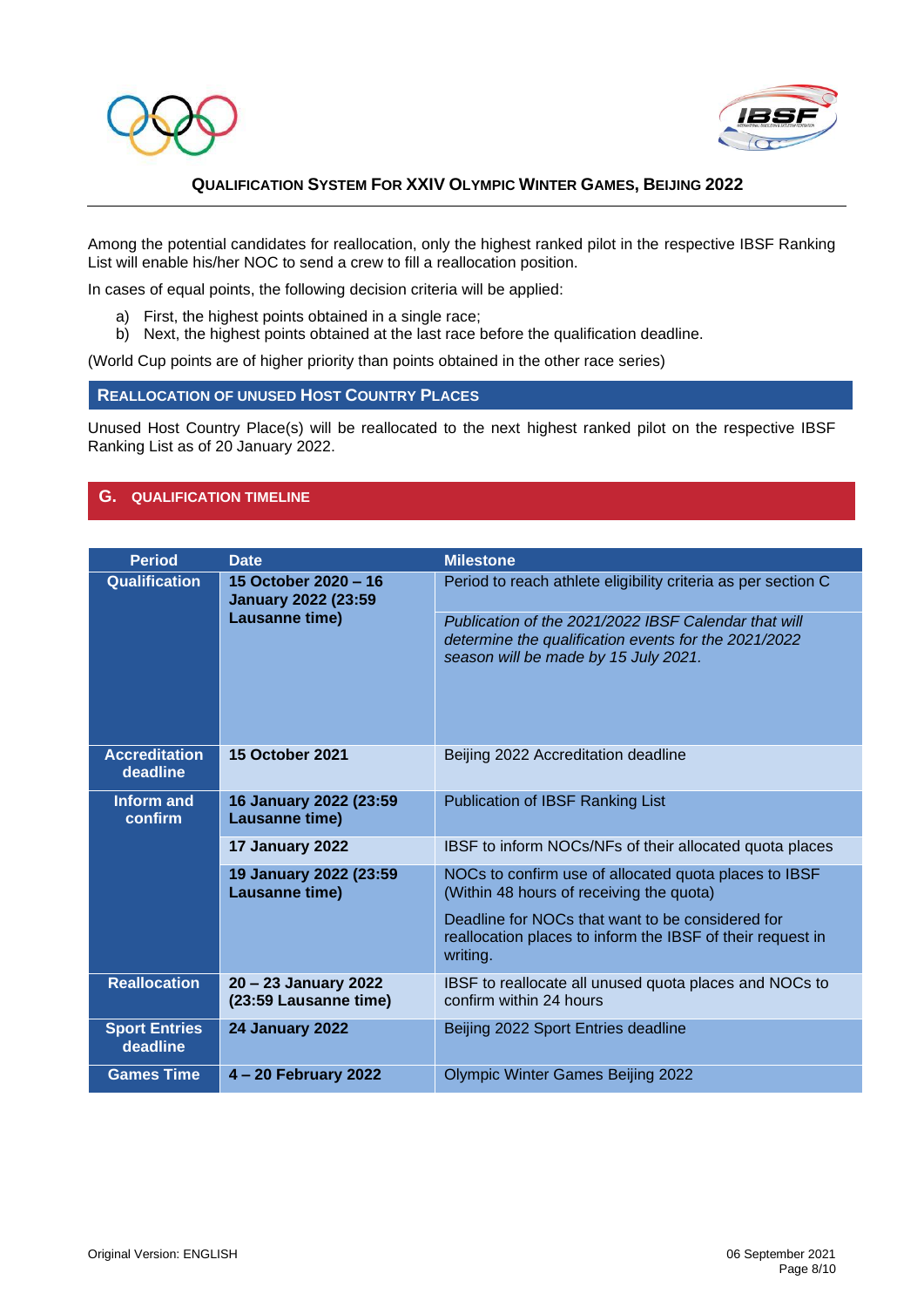



# **H. AP ALTERNATE ATHLETES**

Ap alternate athletes are non-competing athletes and are not included within the athlete's quota as described in section **B. Athletes Quota**. More detailed information about access rights and entitlements can be found in the '*Accreditation at the Olympic Games – Detailed Specification*. Ap alternate athletes can only become competing athletes as per the conditions outlined in the '*IOC/Beijing 2022 Late Athlete Replacement policy'*.

In Bobsleigh competitions, "Ap" alternate athletes (according to the distribution table below) may be part of the crew as a substitute. In principle, the same crew must take part in each run. However, in the event of injury or illness, it is possible to change the members of the crew – except for the pilot – with the approval of the Jury.

Eligibility: Ap alternate athletes must comply with the same eligibility rules as competing athletes as described in above section **C. Athlete Eligibility**.

#### Quota:

#### **2-man and 4-man**

| Number of crews qualified per NOC |                | Athletes quota per | Ap alternate athletes' |
|-----------------------------------|----------------|--------------------|------------------------|
| Two-man                           | Four-man       | <b>NOC</b>         | quota                  |
| 1                                 | $\mathbf{0}$   | $\overline{2}$     | 1                      |
| $\overline{2}$                    | $\mathbf{0}$   | $\overline{4}$     |                        |
| 3                                 | $\mathbf{0}$   | $\,6\,$            | $\overline{2}$         |
| $\overline{0}$                    | 1              | $\overline{4}$     | 1                      |
| $\overline{0}$                    | $\overline{2}$ | $\bf 8$            | 1                      |
| $\boldsymbol{0}$                  | 3              | 12 <sub>2</sub>    | $\overline{2}$         |
| 1                                 | 1              | $4/5*$             |                        |
| $\overline{2}$                    | 1              | $5/6*$             | 1                      |
| 3                                 | 4              | $6/7*$             | $\overline{2}$         |
| 1                                 | $\overline{2}$ | $8/9*$             | 1                      |
| $\overline{2}$                    | $\overline{2}$ | $8/9*$             | 1                      |
| 3                                 | $\overline{2}$ | $9\,$              | $\overline{2}$         |
| 1                                 | 3              | $12/13*$           | $\overline{2}$         |
| $\overline{2}$                    | 3              | $12/13*$           | $\overline{2}$         |
| 3                                 | 3              | $12/13*$           | $\overline{2}$         |